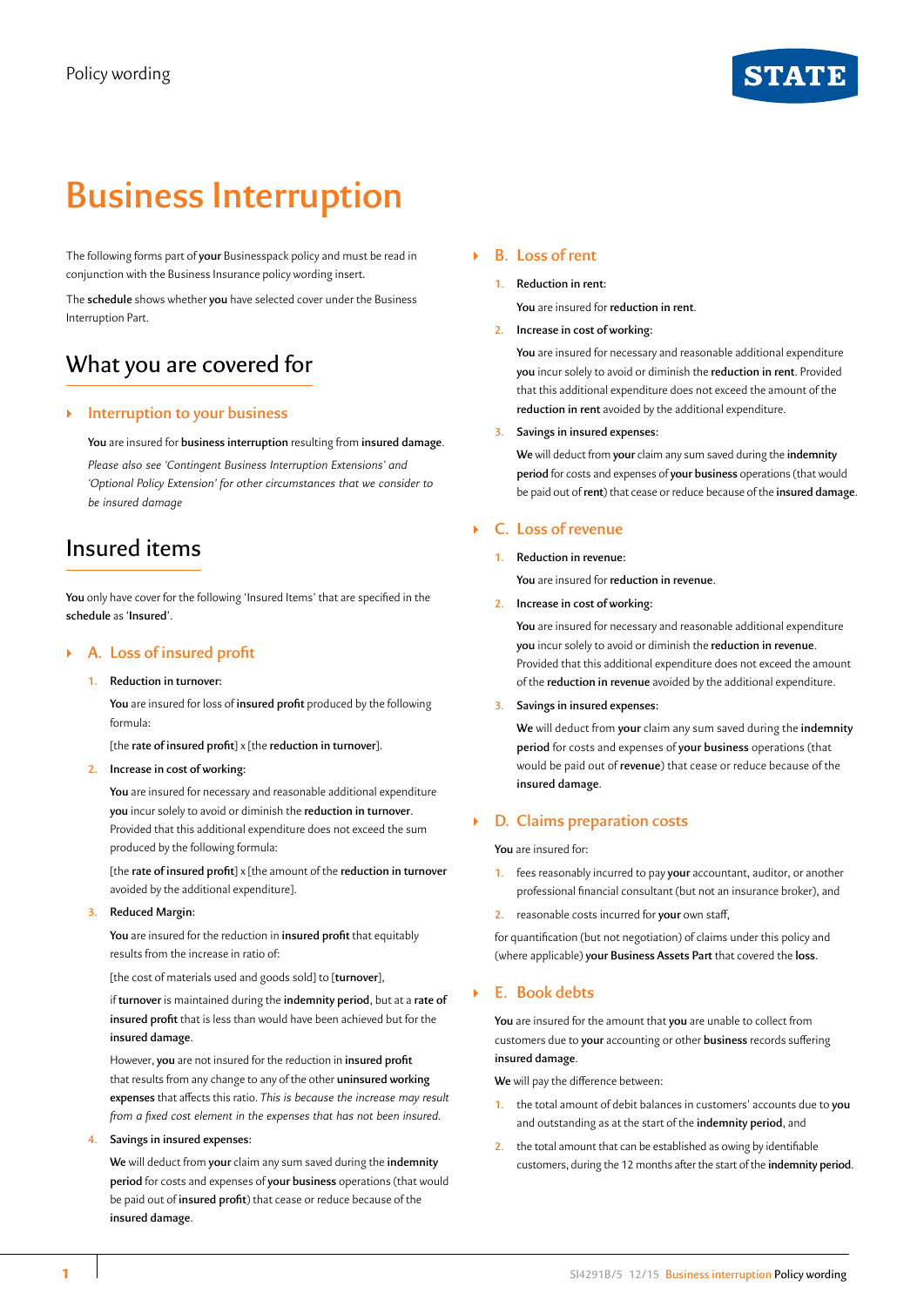# ` **F. Rewriting of records**

**You** are insured for costs reasonably incurred to replace or restore:

- **1.** entries, or
- **2.** information, or
- **3.** data, including **electronic data** (but not **software**),

contained within any of **your business** records, provided that the need to replace or restore is as a result of the **insured damage**.

# ` **G. Additional increased costs of working**

**You** are insured for necessary and reasonable additional expenses, provided they are incurred during the **indemnity period** solely:

- **1.** to avoid or diminish the **reduction in turnover**, or
- **2.** to resume or maintain normal **business** operations.

No cover is provided for expenditure which is:

- **(a)** covered under an Insured Item's 'Increase in cost of working', until the amount of cover under that Item for those expenses is exhausted, or
- **(b)** incurred for reinstating **your property damage**.

# Contingent business interruption extensions

**We** provide the following Contingent Business Interruption cover. **You** only have this cover for those 'Insured Items' shown in the **schedule**.

**We** will consider each of the **business interruptions** in the following extensions to have resulted from **insured damage** and **we** will calculate **your** claim as set out in the relevant 'Insured Item' specified in the **schedule**.

# ` **How much we will pay**

The most **we** will pay under all 'Contingent Business Interruption Extensions' in total for any **event** is:

- **1.** 10% of the sum insured shown in the **schedule** for each applicable 'Insured Item', or
- **2.** \$250,000 in total,

whichever is the lesser.

# ` **A. Prevention of access – property damage**

**You** are insured for **business interruption** resulting directly from **property damage** in the **vicinity** that prevents or hinders access to the **situation**. The **deferment period** is the first 24 hours.

### ` **B. Prevention of access – injury murder or suicide**

**You** are insured for **business interruption** resulting directly from:

- **1.** immediate and imminent danger to human life, or
- **2.** injury of any person, or
- **3.** murder or suicide of any person,

occurring at the **situation** or in the **vicinity** that prevents or hinders access to the **situation**.

The **deferment period** is the first 24 hours.

### ` **C. Prevention of access – closure by any authority**

**You** are insured for **business interruption** resulting directly from closure of the **situation** by any lawful authority due to:

- **1.** defects in drains or other sanitary arrangements, or
- **2.** the **accidental** escape of fumes or any hazardous material.

The **deferment period** is the first 24 hours.

### ` **D. Dependent business that attracts customers**

**You** are insured for **business interruption** resulting directly from **property damage** to an anchor tenant situated in the same retail shopping complex as **your business**.

Notwithstanding the 'Indemnity Period' stated in the **schedule**, the **indemnity period** under this extension is 30 days.

The **deferment period** is the first 72 hours.

# ` **E. Failure of utilities**

**You** are insured for **business interruption** resulting directly from **property damage** to the buildings, plant, equipment, or supply lines, located in New Zealand, of any Public Utility that supplies:

- **1.** power or gas, or
- **2.** water or sewage disposal, or
- **3.** telecommunications,

to **your business**.

This extension does not insure **you** for **business interruption** in connection with **property damage** to:

- **1.** any off-shore oil or gas installation including undersea gas pipelines, or
- **2.** any undersea electric or telecommunication cables.

The **deferment period** is the first 24 hours.

# ` **F. Customers or suppliers premises**

**You** are insured for **business interruption** resulting directly from **property damage** occurring at a location within New Zealand:

- **1.** where **you** have property stored, deposited, processed, repaired, altered or renovated, or
- **2.** where any of **your** direct customers are located, or
- **3.** where any of **your** direct suppliers of goods are located.

### ` **G. Closure of transport routes, ports or airports**

**You** are insured for **business interruption** resulting directly from:

- **1. property damage**, or
- **2.** an order by a lawful authority,

that results in closure of any transport route, port or airport anywhere in New Zealand.

The **deferment period** is the first 7 days.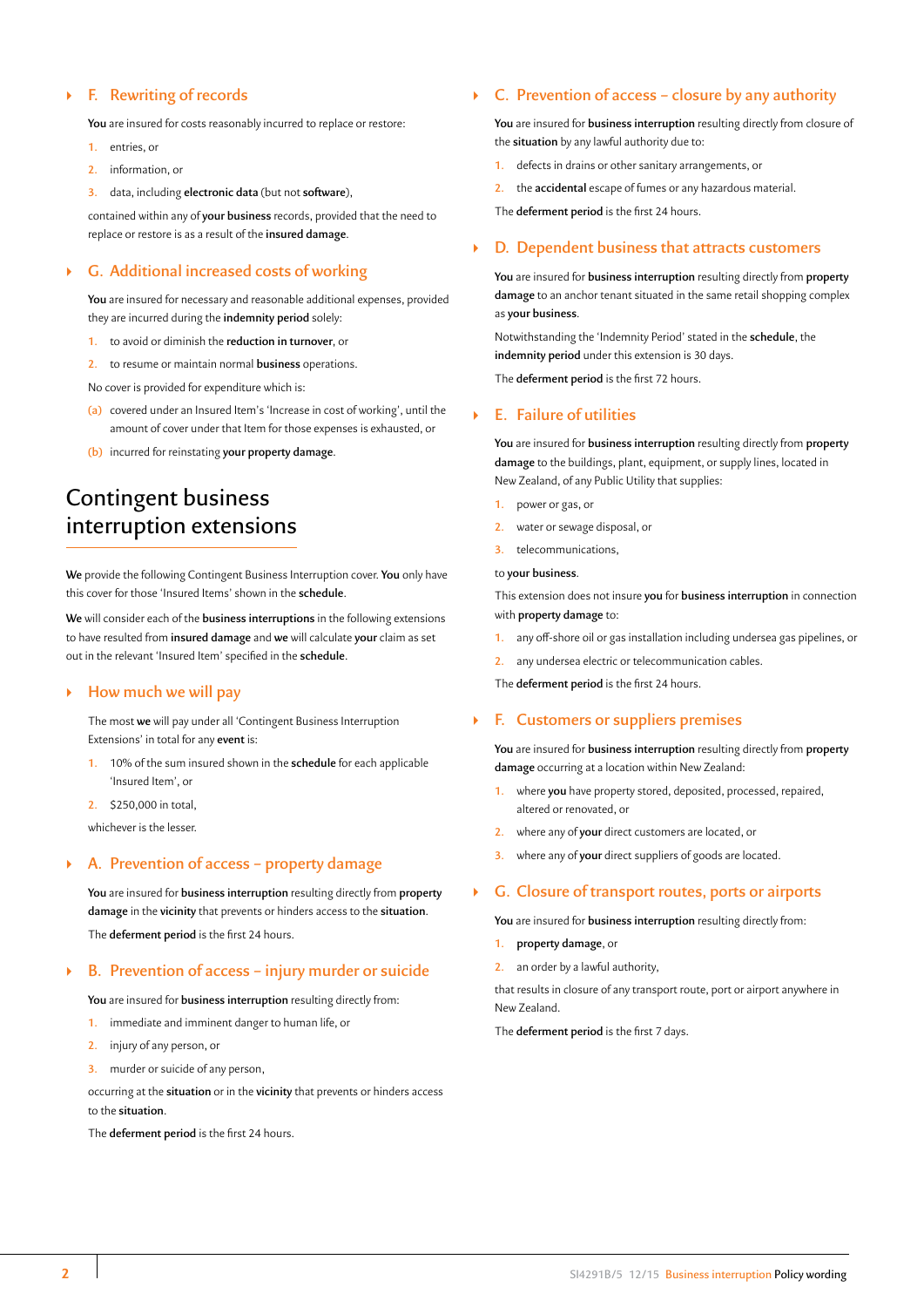# Automatic policy extension

The following Automatic Policy Extension applies.

# ` **A. Option to defer commencement of the indemnity period**

**You** may elect to defer the start of the **indemnity period** after **insured damage** occurs on the following basis:

- **1. you** must notify **us** (in writing or by electronic means) within 90 days of the **insured damage** occurring of **your** intention to defer the commencement of the **indemnity period**, and
- **2.** the deferred **indemnity period** must start:
	- **(a)** no later after the **insured damage** occurs than the number of months specified in the **schedule** as the 'Indemnity Period' from the date the **insured damage** occurred, or
	- **(b)** within 12 months of the date the **insured damage** occurred,

whichever is the earlier otherwise this option to defer expires, and

**3.** the **indemnity period** cannot be deferred if **we** have already paid a claim under any 'Insured Item' of this Business Interruption policy (other than for Rewriting of Records, or Claims Preparation Costs in respect of **your Business Assets Part**) resulting from that **insured damage**.

When **you** do elect to defer commencement of the **indemnity period** as described above, then:

- **A. you** must notify **us** (in writing or by electronic means) of the actual date on which **you** elect the **indemnity period** to start as soon as possible, but no later than 30 days after that actual date, and
	- **B.** the definition of **standard turnover** is deleted and replaced with:

'The **turnover** during the period in the previous 12 months immediately before the date of the **insured damage**, subject to any adjustments as per 'What We Will Pay – D. Standard Adjustments'.

If **insured damage** occurs before the end of the first year in business, the results to date will be the basis for establishing standard turnover', and

**C.** the definition of **standard revenue** is deleted and replaced with:

'The **revenue** during the period in the previous 12 months immediately before the date of the **insured damage**, subject to any adjustments as per 'What We Will Pay – D. Standard Adjustments'.

If **insured damage** occurs before the end of the first year in business, the results to date will be the basis for establishing standard revenue'.

# Optional policy extension

This Optional Policy Extension only applies where shown in the **schedule** as 'Insured' and applies to the 'Insured Items' shown in the **schedule**.

# ` **A. Natural disaster cover**

**You** are insured for **business interruption** in connection with **natural disaster damage**.

For contingent business interruption extensions the **deferment period** is the first 21 days. This replaces any other **deferment period** that applied.

# Exclusions

# ` **A. Natural disaster**

This policy does not insure **business interruption** in connection with **natural disaster damage** other than cover provided by Optional Policy Extension A: Natural Disaster Cover.

*Please also see the General Exclusions under the 'Business Insurance' Policy Wording Insert.* 

# What we will pay

# ` **A. Maximum amount payable for insured items**

The most **we** will pay during an **indemnity period** for any one 'Insured Item' is the specific sum insured shown in the **schedule** for that 'Insured Item'.

# ` **B. Accumulated stock**

If there is a shortage of stock after the **indemnity period** ends because the **turnover** was temporarily maintained from accumulated stock held by **you** during the **indemnity period**, **we** will make a fair allowance for this in settling the claim.

### ` **C. Departments**

If **your business** operations are conducted in departments that have separately identifiable trading results, this policy shall apply separately to each department. However, 'What We Will Pay – A. Maximum Amount Payable for Insured Items' remains unchanged and any claim settlement shall be calculated by reference to the trading results of all departments affected (whether positively or negatively) by the **business interruption**.

### ` **D. Standard adjustments**

When calculating **your** claim under all Insured Items, **we** will make allowance for adjustments that are necessary to provide for:

- **1.** the trend of **your business** operations, and
- **2.** variations in **your business** operations, and
- **3.** other circumstances affecting **your business** operations,

that:

- **(a)** occur before or after the start of the **indemnity period**, or
- **(b)** would have affected **your business** operations had the **insured damage** not occurred,

so that the final adjusted figures should represent, as close as is reasonably practicable, the results that would have been achieved during the **indemnity period** but for the **insured damage**.

*We will take into account both positive and negative adjustments to your business operations.*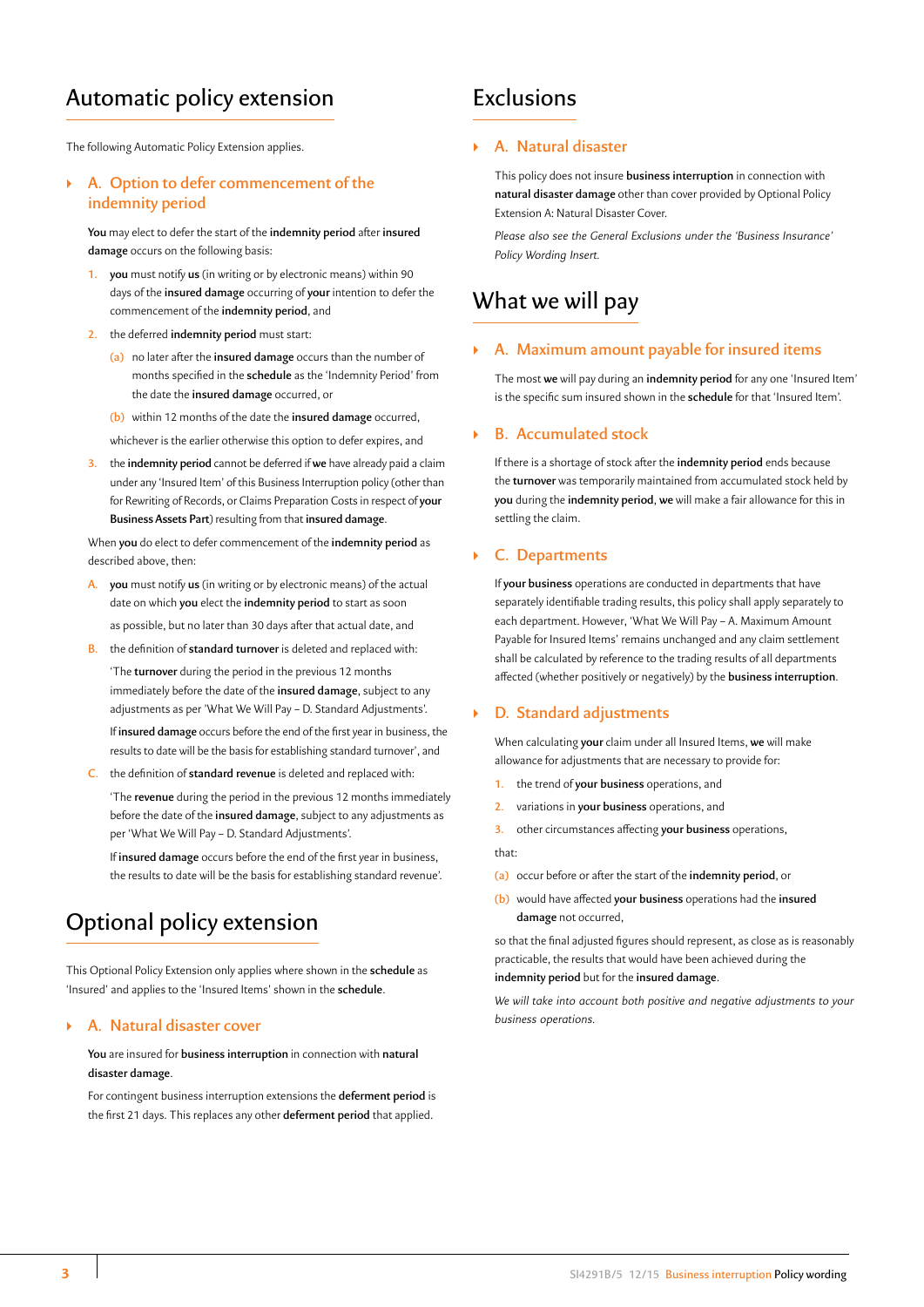# **Definitions**

# The definitions apply to the plural and any derivatives of the bolded words. *For example, the definition of 'accidental' also applies to the words 'accidentally', 'accident' and 'accidents'.*

### **accidental**

Unexpected and unintended by **you**.

### **annual period**

The **period of insurance**. However, if:

**(a) you** pay the premium monthly or quarterly, or

**(b)** the **period of insurance** is for more than 12 months,

the annual period is the current 12 month period calculated consecutively from the date this policy first started.

#### **business**

The business described in the **schedule**.

### **Business Assets Part**

The insurance policy that **we** call the Business Asset Part, that **you** have with **us** that insures **loss** to tangible property.

#### **business interruption**

Interruption to or interference with **your business** operations.

#### **deferment period**

The period by which the start of the **indemnity period** is deferred.

### **electronic data**

As defined in General Exclusion 3 – Electronic Data and Software in the 'Business Insurance' Policy Wording Insert.

#### **event**

Any one event or series of events arising from one source or original cause.

### **indemnity period**

The period during which **your business** suffers a **business interruption** that starts when the **insured damage** occurs and ends no later than the number of months specified in the **schedule** as the 'Indemnity Period'.

However, for a claim under any Contingent Business Interruption Extension, Indemnity Period means the period during which **your business** suffers a **business interruption** that starts when the **business interruption** occurs and ends no later than the number of months specified in the **schedule** as the 'Indemnity Period'.

### **insured damage**

- **1.** Sudden and **accidental loss** occurring at the **situation** to any property (or part) owned or used by **you** for the **business**, provided that the **loss** is:
	- **(a)** covered as a claim under **your Business Assets Part**, or would have been but for the excess, or
	- **(b)** caused by the explosion of a **pressure vessel**.

#### **2. property damage**.

#### **insured profit**

The amount by which the sum of the **turnover** plus the amount of the closing stock exceeds the sum of the amount of the opening stock plus the amount of the **uninsured working expenses**.

With regard to this calculation:

- **(a)** the amount of the opening and closing stocks must be in accordance with **your** normal accounting methods, allowing for depreciation, and
- **(b)** the words and expressions used have the usual meaning attached to them as used in **your** books and accounts, including the **uninsured working expenses**.

# **loss**

Physical loss or physical damage occurring during the **period of insurance**.

### **natural disaster damage**

**Insured damage** that results directly or indirectly from earthquake, subterranean fire, volcanic eruption, tsunami, geothermal activity, hydrothermal activity, or fire caused by any of these.

### **pressure vessel**

Any boiler or economiser that, during ordinary use are subjected to either generated fluid pressure or vacuum, including:

- **(a)** all integral parts including pipes, and
- **(b)** controls, and

**(c)** systems (other than systems forming part of a building or structure).

### **property damage**

Sudden and **accidental loss** to property that would have been covered (but for the excess) as a claim under **your Business Assets Part**, if **you** owned the property.

### **rate of insured profit**

The rate of **insured profit** earned on the **turnover**, during the financial year immediately before the date of the **insured damage**, subject to any adjustments as per 'What We Will Pay – D. Standard Adjustments'.

### **reduction in rent**

The amount that the **rent**, during any part of the **indemnity period**, shall fall short of the **standard rent** that relates to the same period, as a result of **insured damage**.

### **reduction in revenue**

The amount that the **revenue**, during any part of the **indemnity period**, shall fall short of the **standard revenue** that relates to the same period, as a result of **insured damage**.

#### **reduction in turnover**

The amount that the **turnover** during any part of the **indemnity period**, shall fall short of the **standard turnover** that relates to the same period, as a result of **insured damage**.

### **rent**

- The actual amount of any:
- **(a)** rent **you** receive, and
- **(b)** payments to **you** for services provided,

for letting out the premises at the **situation**.

### **revenue**

The monies paid to **you**, or monies billed by **you** for work done or services provided as part of **your business** operation.

### **situation**

The location or locations referred to in the **schedule**.

### **software**

As defined in General Exclusion 3 – Electronic Data and Software in the 'Business Insurance' Policy Wording Insert.

### **standard rent**

The **rent you** received during the period in the previous 12 months immediately before the date of the **insured damage**, subject to any adjustments as per 'What We Will Pay – D. Standard Adjustments'.

If **insured damage** occurs before the end of the first year in business, the results to date will be the basis for establishing standard rent.